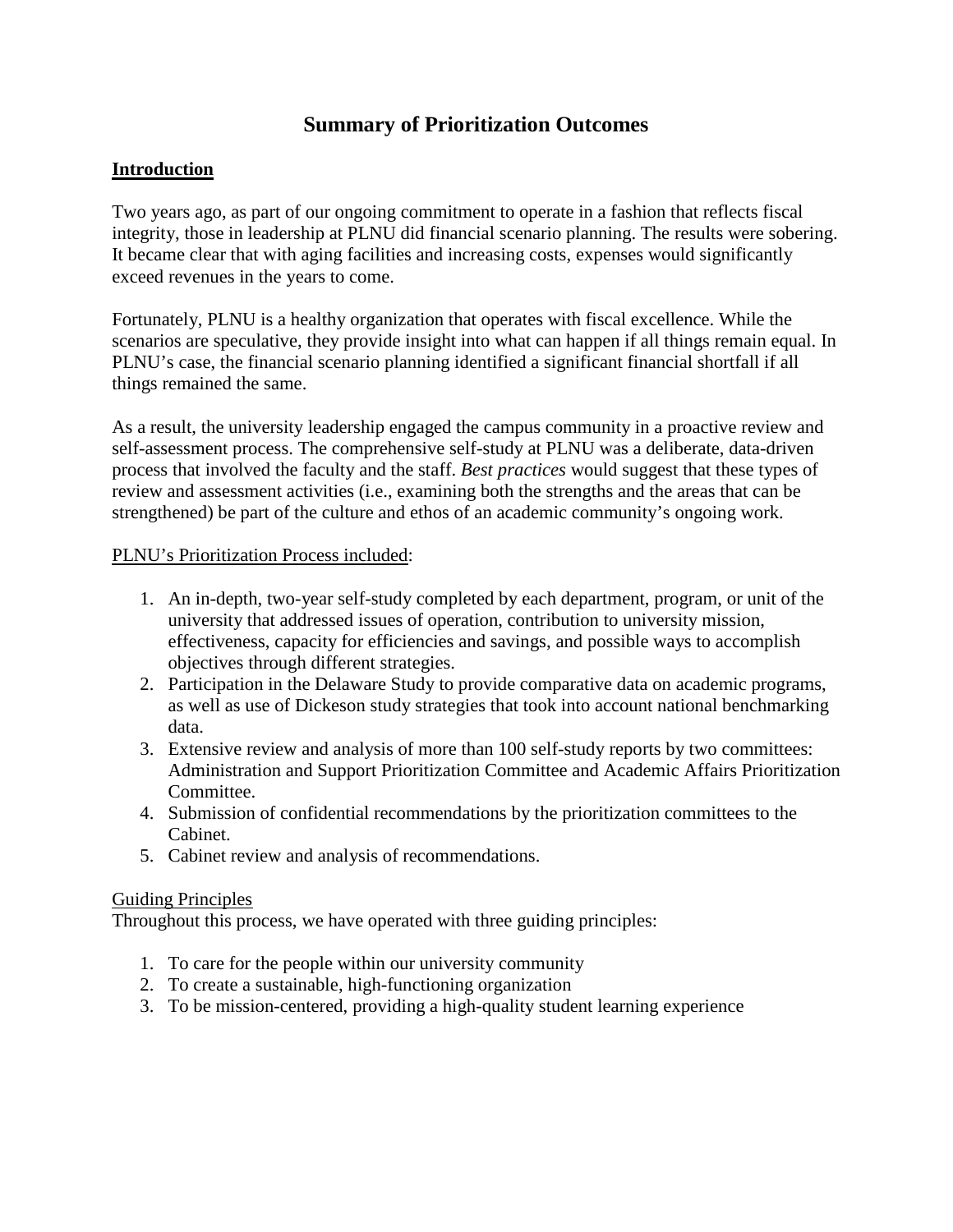# **Outcomes**

The prioritization process identified a total of \$3,288,000 in savings, \$1,223,400 coming from administrative and support units and \$2,064,600 coming from all areas of academic affairs. This total was approximately \$500,000 higher than the initial target of \$2.7 million, primarily accounting for the addition of faculty early retirements.

These increased savings will be needed in light of the following factors:

- A reallocation of resources will be required to address some of PLNU's high-priority unmet needs (e.g., additional support for recruitment and marketing for new and existing programs – it is not enough to start and build new programs, we also have to provide resources to let our key stakeholders know that they are available while highlighting the current outstanding department offerings).
- It will be a few years before the revenue from any of PLNU's new programs is realized.

What follows is a description of the actions that will be taken by PLNU as the result of the prioritization process.

### **Academic Affairs**

In the area of academic affairs, we have been able to leverage a number of strategies (phased retirements, faculty attrition, and alternative teaching modalities) to develop the following key outcomes:

- 1. Every current student will be given four years to complete the program of their choice, even if that program will be phased out. Incoming students for fall 2014 will be provided four years to complete the program of their initial choice.
- 2. While the prioritization recommendations include savings generated by reducing the number of classes taught, we have made it possible for there to be no reduction in force in full-time faculty.

#### Phase Out of a Limited Number of Academic Programs

The prioritization process has identified several academic programs that will be phased out over the next four years. These programs were determined to be unsustainable due to low enrollment and/or high cost. The university is committed to ensuring that every student in one of these majors, both current and incoming in fall 2014, will be able to complete their degree path. Faculty advisors from impacted programs will work with each student to design a specific plan to complete their degree.

These programs will be phased out no later than the summer of 2018. The programs are:

- Theatre: The major will be phased out, but the minor will be retained. Because theatre is a co-curricular activity of interest to students, it is anticipated that two plays per year will be produced.
- Family and Consumer Sciences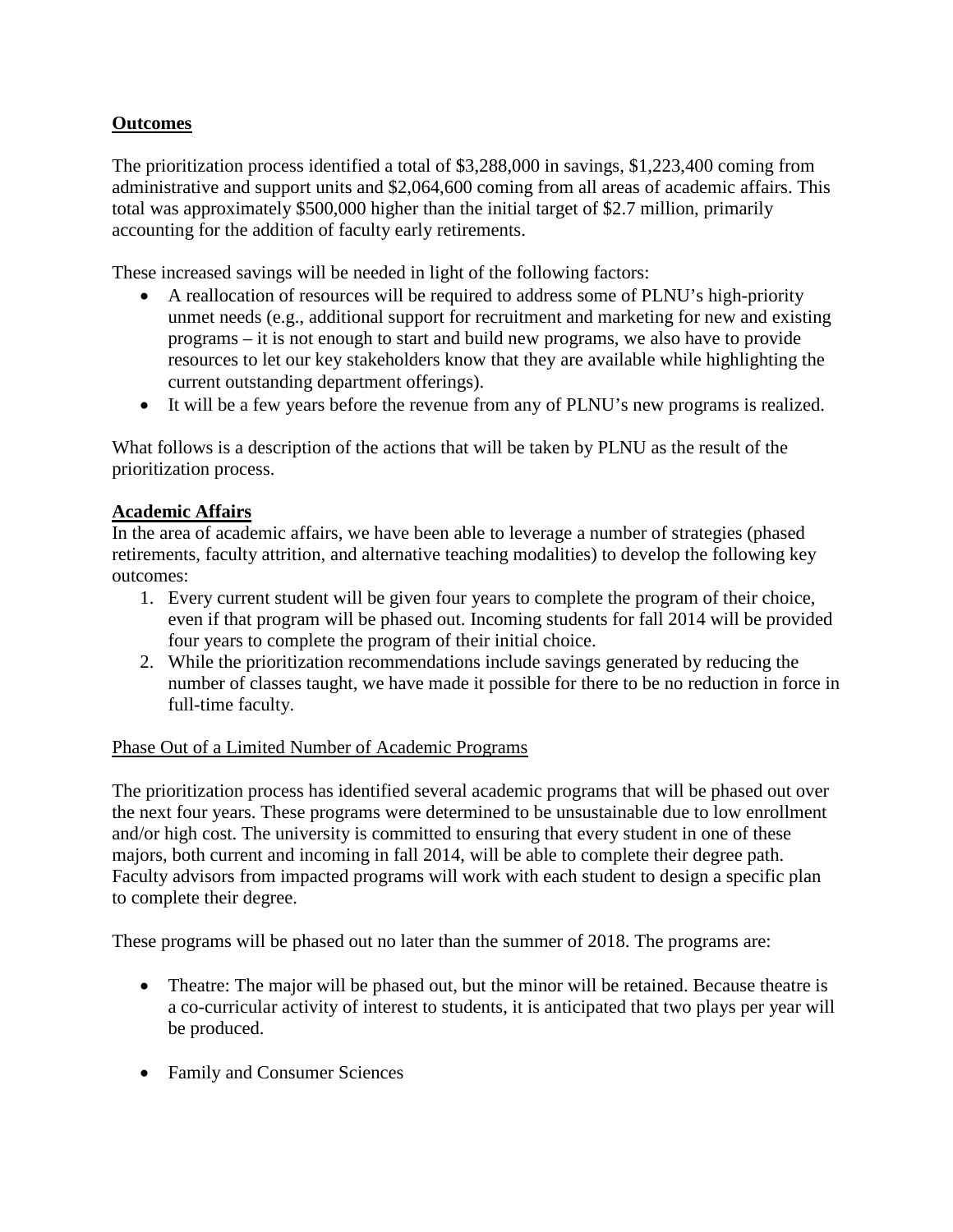- Fashion and Interiors: Both the concentration in fashion merchandising and the concentration in interior design will be phased out.
- Romance Languages
- Philosophy-Theology: Only the philosophy-theology major is being phased out. The other majors in the School of Theology and Christian Ministry will continue, and philosophy and theology courses will continue to be taught.

#### Significant Changes in Academic Programs

Each of the following departments is being asked to incorporate the decisions made as the result of the prioritization process into their program review and curricular changes. The goal of these recommendations is to help these programs become more financially sustainable. Because of the timing of the program review, all of these changes will be phased in over a two- to three-year period and will not impact current students.

- Art: Reduce program costs by making changes in curriculum rotation and faculty loading for studio classes.
- Communications and Theatre: Redesign the broadcast journalism and media communications majors to significantly reduce equipment and staffing costs. Redesign the portfolio, practicum, and internship system to create classes with a single faculty of record.
- Family and Consumer Sciences: As indicated above the family and consumer sciences and fashion and programs will be phased out. After the 2015-16 academic year, the dietetics and nutrition and foods students and faculty will join a new academic home that is connected with their discipline (under consideration are the Department of Kinesiology and the School of Nursing). The child and adolescent development students and faculty will join the School of Education. In the next two years, there will need to be curricular adjustments made to facilitate the integration of these disciplines into their new home departments.
- History and Political Science: Redesign curriculum to reduce the number of elective units in history.
- Literature, Journalism and Modern Languages: Adjustments in curriculum to reduce the number of units in Spanish, linguistics, writing, journalism, and literature (further details about literature can be seen in the GE changes listed below).
- School of Business: Redesign the MBA to have a larger core and fewer elective courses.
- School of Theology and Christian Ministry: Redesign curriculum to reduce the number of electives and focus course work on student interests and practical ministry.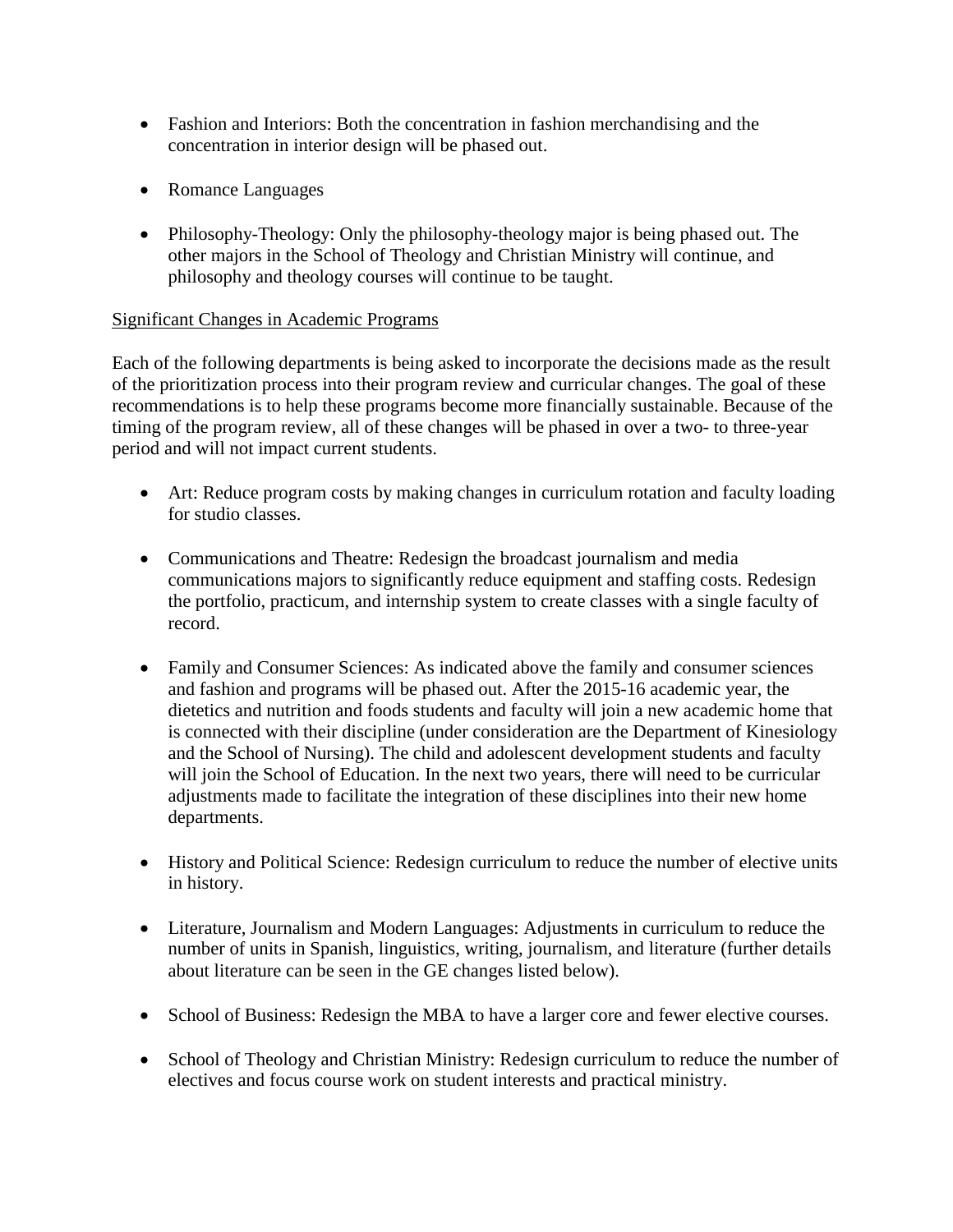• Sociology and Social Work: Redesign curriculum for both sociology and social work to reduce elective units.

### Adjustments for Efficiency in Academic Programs

Several departments are being asked to make small changes in their curriculum, course rotations, and faculty release time to reduce expenses. These include the Departments of: Biology; Chemistry; Communications and Theatre; Kinesiology; Mathematical, Information and Computer Sciences; Physics and Engineering; and Psychology.

There are a number of known departures and known retirements. Several of these openings will not be refilled with full-time faculty and staff. Departments with coming retirements or departures include: Chemistry; Family and Consumer Sciences; Kinesiology; Literature, Journalism and Modern Languages; Music; School of Education; Sociology and Social Work; and the Point Loma Press.

#### General Education Changes

The university is in the beginning stages of evaluating general education and considering curricular changes. The following changes have been identified through the prioritization process:

- Chemistry: The prioritization process eliminated all five unit classes. This will necessitate the redesign of CHE103.
- Kinesiology: Increase the number of units for Fitness Through Movement from one to two. This aligns student credit with faculty load and is consistent with the number of units for the other options in the same category of general education requirement.
- Literature, Journalism and Modern Languages: The prioritization process eliminated all five unit classes. This requires changing the core writing requirement (WRI110) from a five unit to a four unit class. As proposed by the department, the literature general education requirement will be redesigned to include one lower division general education class and one upper division general education class (this also helps to reduce the number of electives in the literature major).
- Mathematical, Information and Computer Sciences: As proposed by the department, the mathematics general education requirement will be redesigned to more closely align with programs being taught elsewhere. This involves developing a larger menu of classes for mathematics general education and raising the prerequisite skill level for these general education classes.

The specific details of these changes will go through the standard university processes for adjusting general education curriculum.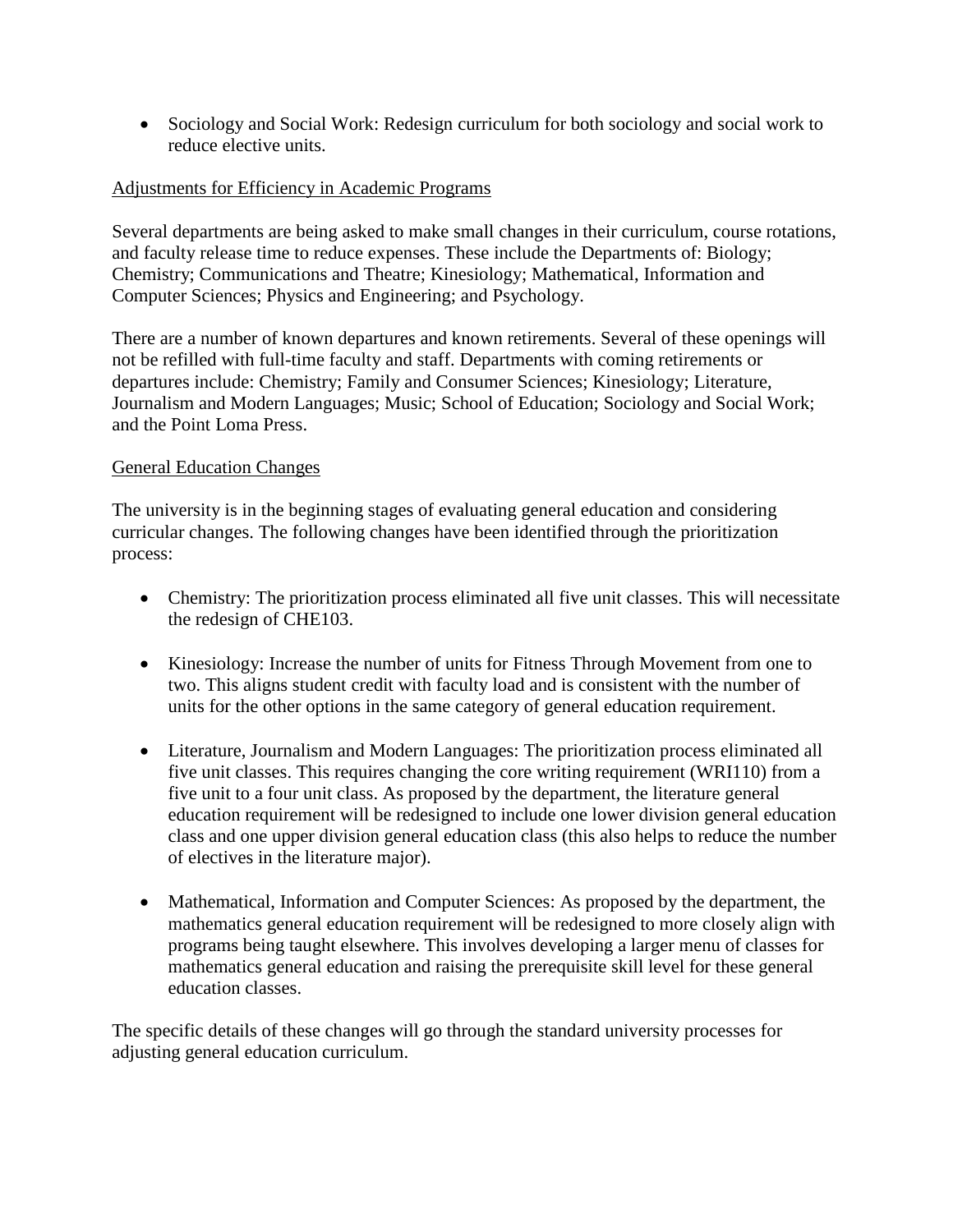### University Centers

The university currently has several units designated as centers or institutes. We will be developing a consistent set of definitions, policies, and evaluation parameters to most effectively leverage the outstanding work of these units for the good of the university.

We are committed to doing a thorough review of these units in order to identify strategies that will improve efficiencies and increase external funding in order to reduce the support that is required from the university operating budget. A projected savings target has been included in the prioritization totals. Plans based on these strategies will be developed in the next 12 months with implementation occurring over the next four years.

The following units will be reviewed:

- Center for International Development
- Center for Justice and Reconciliation
- Center for Pastoral Leadership
- Center for Teaching and Learning
- Early Childhood Learning Center
- Fermanian Business and Economic Institute
- Institute for Public Policy and Service
- Wesleyan Center
- Women's Studies Center

## **Administration and Support**

Efficiencies and cost savings have been identified in many of the units that make up the administration and support area of the university.

#### Reduction of Administrative Department Expenditures

After an analysis, overtime is being reduced in the following areas: Custodial Services, Maintenance, Media Services, Information Technology Services, and University Advancement. In addition, beginning with the 2014-15 budget, all departments will be required to include overtime in their discretionary cost center budgets, and monthly reports will be generated to enable supervisors to better manage overtime expenses.

The budgets of a number of units have been reduced. These include: Catalog Printing, Institutional Effectiveness, Information Technology, International Ministries, Student Development Administration, Student Ministries, Nicholson Commons, Extended Studies, the Center for Pastoral Leadership, Church Relations, Board of Trustees, and External Relations.

PLNU has been allowing families to pay tuition using a credit card. The processing fees associated with this method of payment are significant, and under California law we are prohibited from charging users a convenience fee to offset the cost. Because of this, and after researching what other institutions are doing, PLNU has decided to no longer accept payment of student charges by credit card.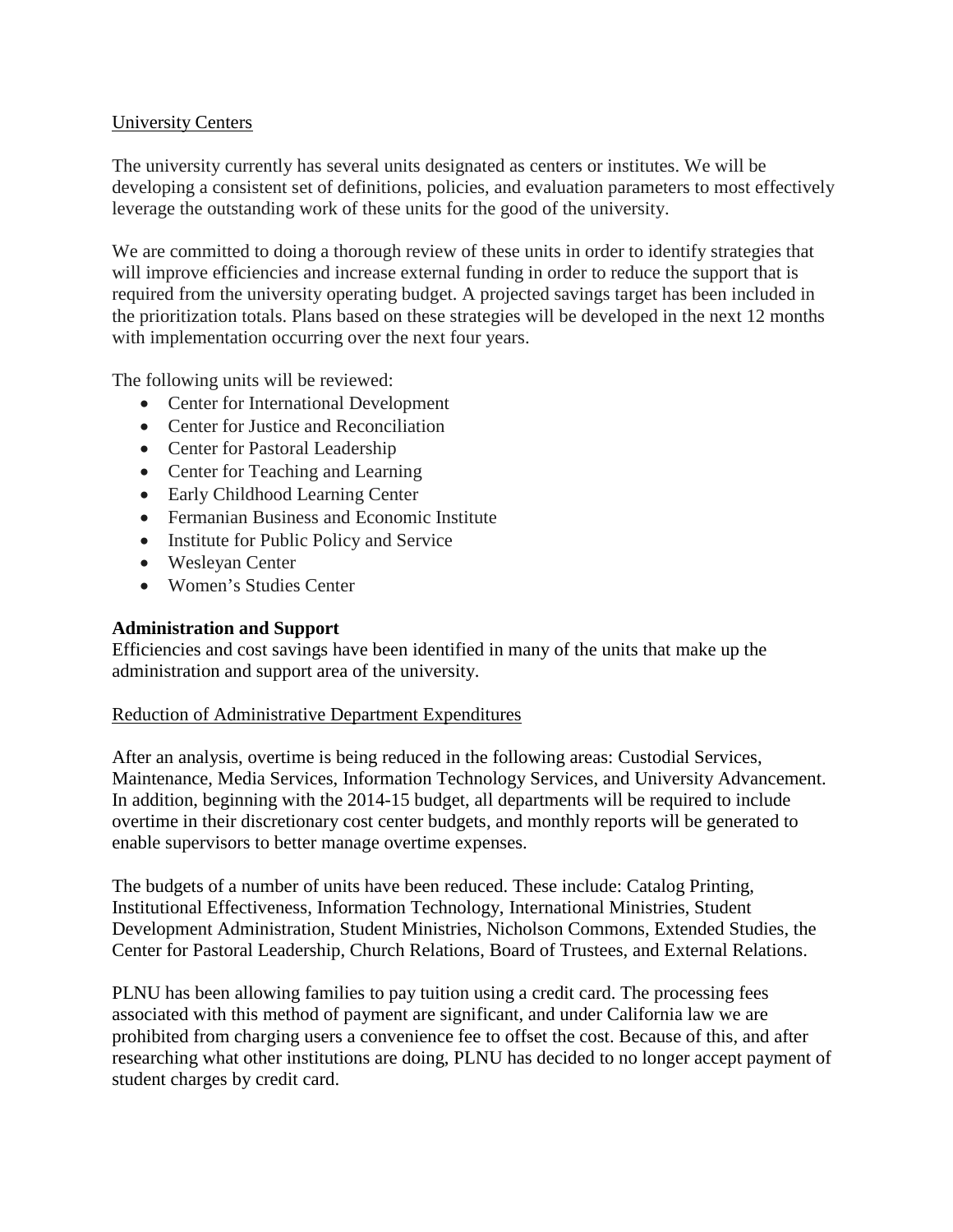Information Technology Services will seek to reduce costs by slightly extending the replacement cycle for computers. The evaluation to determine the appropriate cycle length is currently underway.

### Reductions in Staffing Outside of Academic Units

There are slight reductions in the use of student workers in: Information Technology Services, Nicholson Commons, Athletics, Residential Life, Public Safety, Maintenance, Conference Services, and Media Services.

Some open positions in various units will not be filled.

Reorganizations that are currently underway will lead to the reduction of a few additional positions over the course of the next 24 months. To the extent possible, these reductions will be made through natural attrition and retirements.

## **Structural Reorganization**

Complete reorganization of units was outside the scope of the prioritization process; however, structural change has the potential to yield significant institutional savings.

- Academic Affairs: Over the next few years, the leadership structure of Academic Affairs will be changed. It is anticipated that the leadership structure will be "flattened" and the 17 academic units will be consolidated into 8-10 units.
- Administrative and Support Units: Over the next several months, some units in administration and support will be evaluated for possible reorganization.

## **Closing Observations**

## Guiding Principles Going Forward

The prioritization process has been a significant amount of work for all involved. The goal of the process has been to ensure a sustainable future for PLNU. Many of the key principles used in this process will continue to be important in our decision making going forward. These include:

- 1. Development of detailed, data-informed plans before PLNU undertakes new initiatives.
- 2. Ongoing evaluation of all units for efficiency and effectiveness to allow for timely changes.
- 3. Comprehensive evaluations of open staff positions, position attrition, and retirements as part of the ongoing process for achieving sustainable staffing levels.
- 4. Generation of new revenue to reduce dependence upon funding from PLNU operating budgets will be expected of selected programs or units.
- 5. Evaluation of faculty retirements and departures as part of our transitioning to sustainable full-time to adjunct faculty ratios within academic programs.